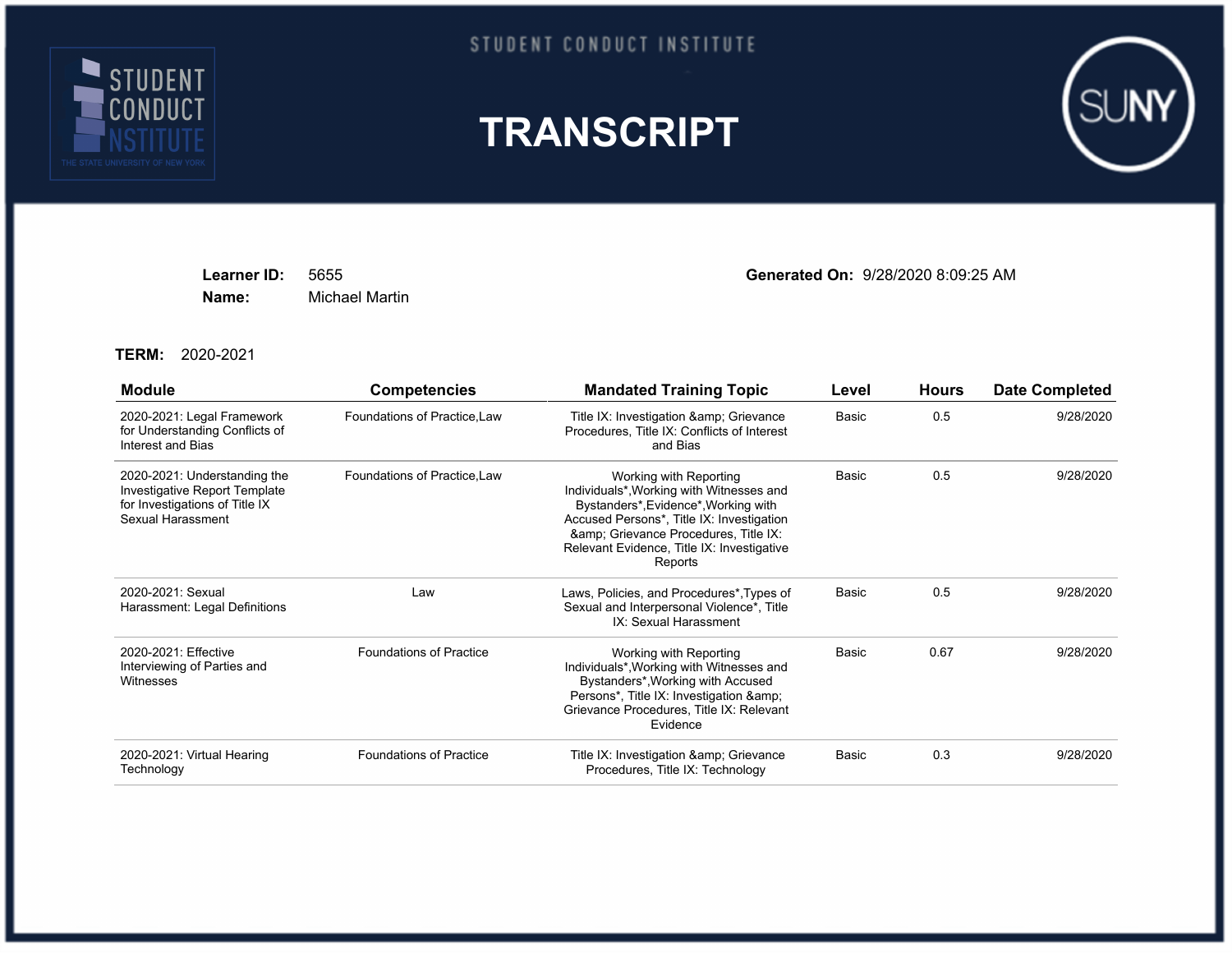

## **TRANSCRIPT**



| 2020-2021: Evidence in the<br><b>Student Conduct Process</b>                                                            | Content Area Expertise, Foundations of<br>Practice | Evidence*, Title IX: Relevant Evidence                                                                                                                                                                | <b>Basic</b> | 0.5  | 9/28/2020 |
|-------------------------------------------------------------------------------------------------------------------------|----------------------------------------------------|-------------------------------------------------------------------------------------------------------------------------------------------------------------------------------------------------------|--------------|------|-----------|
| 2020-2021: Due Process Part<br>Two: Application                                                                         | Conduct Theory, Foundations of<br>Practice, Law    | Due Process-Fair Process*                                                                                                                                                                             | Basic        | 0.25 | 9/27/2020 |
| 2020-2021: Due Process Part<br>One: Theory and History                                                                  | Conduct Theory, Foundations of<br>Practice, Law    | Due Process-Fair Process*                                                                                                                                                                             | Basic        | 0.5  | 9/27/2020 |
| 2020-2021: CAS Standards:<br>Sexual Violence Related<br>Programs and Services                                           | Foundations of Practice.Law                        | Working with Reporting<br>Individuals*, Working with Witnesses and<br>Bystanders*, Types of Sexual and<br>Interpersonal Violence*, Consent*, Cultural<br>Awareness*, Working with Accused<br>Persons* | Basic        | 0.25 | 9/27/2020 |
| 2020-2021: Disability Law in<br><b>Student Conduct Proceedings</b>                                                      | Foundations of Practice, Law                       | Working with Reporting<br>Individuals*, Working with Accused<br>Persons*                                                                                                                              | <b>Basic</b> | 0.25 | 9/27/2020 |
| 2020-2021: Cultural<br>Relevance, Inclusiveness, and<br>Responding to Sexual and<br>Interpersonal Violence on<br>Campus | <b>Foundations of Practice</b>                     | Cultural Awareness*                                                                                                                                                                                   | Intermediate | 0.75 | 9/27/2020 |
| 2020-2021: CAS Standards:<br><b>Student Conduct Programs</b>                                                            | Foundations of Practice.Law                        | Laws, Policies, and Procedures*, Due<br>Process-Fair Process*, Confidentiality*                                                                                                                       | Basic        | 0.25 | 9/27/2020 |
| 2020-2021: Accountability                                                                                               | Conduct Theory, Foundations of<br>Practice.Law     | Laws, Policies, and<br>Procedures*, Accountability*                                                                                                                                                   | Basic        | 0.25 | 9/27/2020 |
| 2020-2021: Appeals in Student<br><b>Conduct Proceedings</b>                                                             | Content Area Expertise, Foundations of<br>Practice | Due Process-Fair Process*. Title IX:<br>Investigation & Grievance Procedures                                                                                                                          | Basic        | 0.3  | 9/27/2020 |